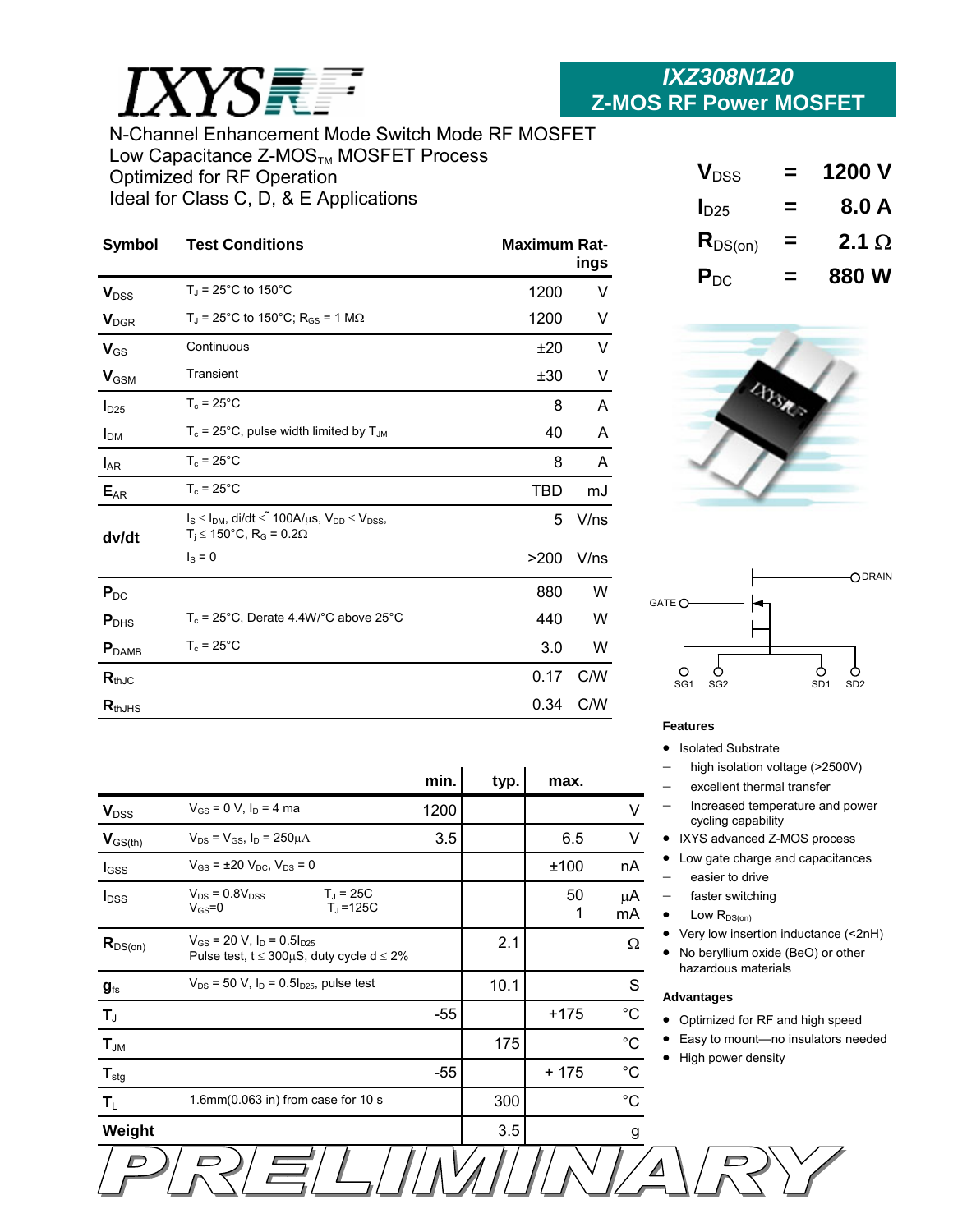

# **Symbol Test Conditions Characteristic Values**

 $(T<sub>J</sub> = 25<sup>°</sup>C$  unless otherwise specified)

|                                                                                            | min.                                                            | typ. | max. |    |
|--------------------------------------------------------------------------------------------|-----------------------------------------------------------------|------|------|----|
| $R_G$                                                                                      |                                                                 |      | 1    | Ω  |
| $\mathbf{C}_{\text{iss}}$                                                                  |                                                                 | 1960 |      | pF |
| C <sub>oss</sub>                                                                           | $V_{GS}$ = 0 V, $V_{DS}$ = 0.8 $V_{DSS(max)}$ ,<br>$f = 1$ MHz  | 59   |      | pF |
|                                                                                            |                                                                 | 9.2  |      | pF |
| $\begin{array}{c} \textbf{C}_{\text{rss}} \\ \hline \textbf{C}_{\text{stray}} \end{array}$ | Back Metal to any Pin                                           | 33   |      | pF |
| $T_{d(on)}$                                                                                |                                                                 | 4    |      | ns |
| $T_{on}$                                                                                   | $V_{GS}$ = 15 V, $V_{DS}$ = 0.8 $V_{DSS}$<br>$I_D = 0.5 I_{DM}$ | 5    |      | ns |
| $T_{d(off)}$                                                                               | $R_G = 1 \Omega$ (External)                                     | 4    |      | ns |
| $T_{\text{off}}$                                                                           |                                                                 | 6    |      | ns |



## **Source-Drain Diode**

### **Characteristic Values**

 $(T_J = 25^{\circ}$ C unless otherwise specified)

| <b>Symbol</b>              | <b>Test Conditions</b>                                                            | min. | typ. | max. |    |
|----------------------------|-----------------------------------------------------------------------------------|------|------|------|----|
| Ιs                         | $V_{CS} = 0 V$                                                                    |      |      |      |    |
| $I_{SM}$                   | Repetitive; pulse width limited by<br>$\mathsf{T}_{\mathsf{JM}}$                  |      |      | 48   |    |
| $V_{SD}$                   | $I_{F=I_s}$ , V <sub>GS</sub> =0 V, Pulse test, t $\leq$<br>300µs, duty cycle ≤2% |      |      | 1.5  |    |
| $\mathsf{T}_{\mathsf{nr}}$ |                                                                                   |      |      |      | ns |

For detailed device mounting and installation instructions, see the "DE-Series MOSFET Mounting Instructions" technical note on IXYS RF's web site at www.ixysrf.com/Technical\_Support/App\_notes.html

IXYS RF reserves the right to change limits, test conditions and dimensions.

IXYS RF MOSFETS are covered by one or more of the following U.S. patents:

| 4,835,592 | 4,860,072 | 4,881,106 | 4,891,686 | 4,931,844 | 5,017,508 |  |
|-----------|-----------|-----------|-----------|-----------|-----------|--|
| 5,034,796 | 5,049,961 | 5,063,307 | 5,187,117 | 5,237,481 | 5,486,715 |  |
| 5,381,025 | 5,640,045 | 6,404,065 | 6,583,505 | 6,710,463 | 6,727,585 |  |
| 6,731,002 |           |           |           |           |           |  |
|           |           |           |           |           |           |  |